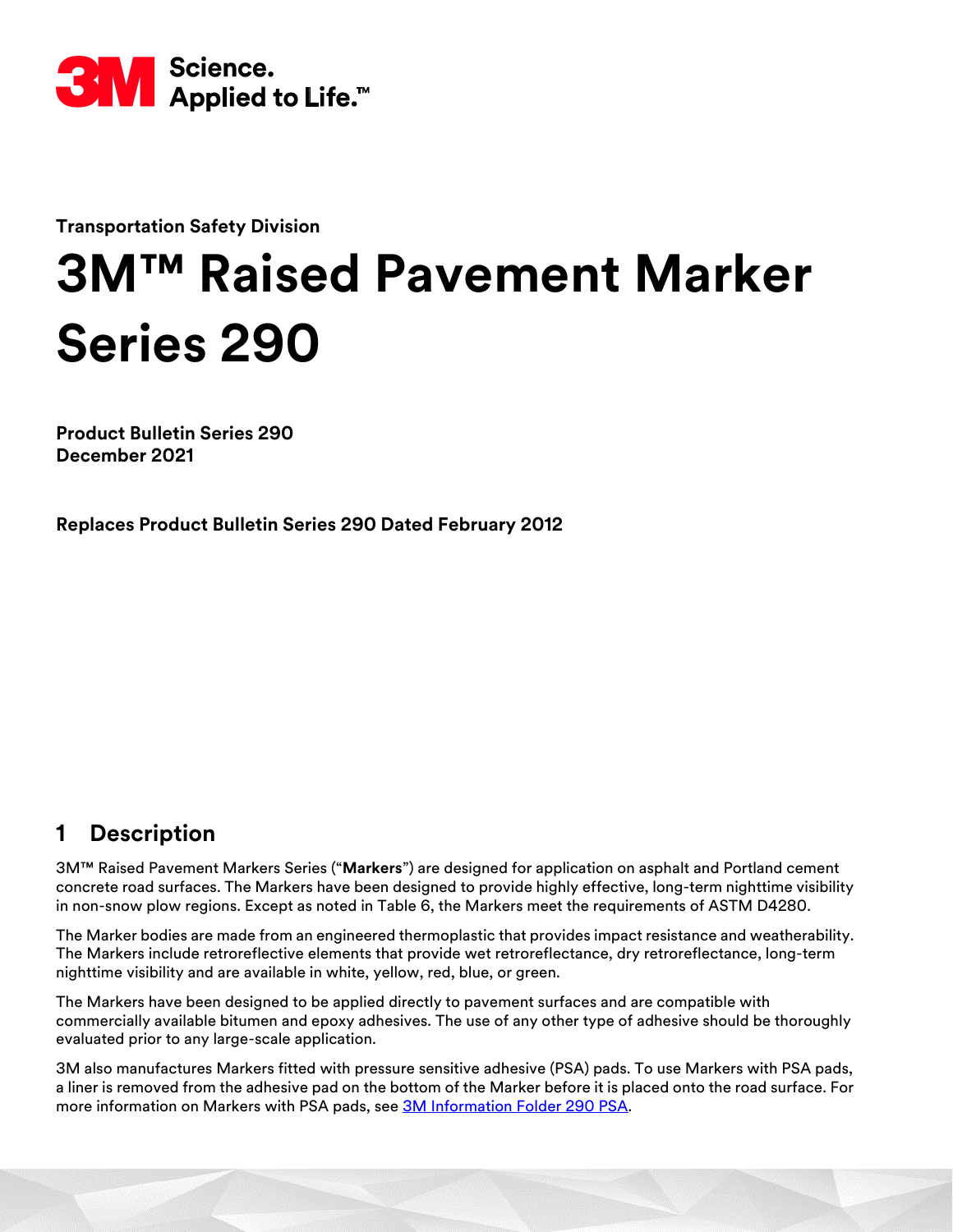Markers are available in the types and colors listed in Table 1.

Table 1. Product types and colors by product code<sup>a</sup>.

|                                     | <b>Product Code</b> |                    |  |  |  |
|-------------------------------------|---------------------|--------------------|--|--|--|
| Color                               | <b>Marker</b>       | <b>PSA Markers</b> |  |  |  |
| One-way yellow, white body          | <b>RPM-290-Y</b>    | <b>PSA-290-Y</b>   |  |  |  |
| One-way yellow, yellow body         | <b>RPM-291-Y</b>    | <b>PSA-291-Y</b>   |  |  |  |
| Two-way yellow, yellow body         | RPM-291-2Y          | PSA-291-2Y         |  |  |  |
| Two-way yellow and red, yellow body | RPM-291-YR          | <b>PSA-291-YR</b>  |  |  |  |
| One-way white, white body           | RPM-290-W           | <b>PSA-290-W</b>   |  |  |  |
| Two-way white, white body           | RPM-290-2W          | PSA-290-2W         |  |  |  |
| Two-way white and red, white body   | <b>RPM-290-WR</b>   | <b>PSA-290-WR</b>  |  |  |  |
| Two-way white and red, white body   | <b>RPM-290-WY</b>   | <b>PSA-290-WY</b>  |  |  |  |
| Two-way red, white body             | RPM-290-2R          | <b>PSA-290-2R</b>  |  |  |  |
| Two-way blue, blue body             | RPM-295-2B          | <b>PSA-295-2B</b>  |  |  |  |
| Two-way green, green body           | RPM-297-2G          | PSA-297-2G         |  |  |  |
| Two-way red, red body               | RPM-292-2R          | <b>PSA-292-2R</b>  |  |  |  |

a. Other combinations of body color, retroreflector color, one-way/two-way, PSA available. Talk to your customer service representative.

For application information, refer to [3M Information Folder 290,](https://multimedia.3m.com/mws/media/105688O/if-290-instructions-for-3m-markers-series-290.pdf) [3M Information Folder 290 PSA,](https://multimedia.3m.com/mws/media/105709O/if-290-instructions-for-3m-psa-marker-market-test.pdf) and 3M [Information Folder 290 Groove.](https://multimedia.3m.com/mws/media/105708O/if-290-instructions-for-3m-markers-in-grooved-surface.pdf)

For applications not covered by the above mentioned documents, it is the responsibility of the installer to contact the appropriate 3M representative or application engineer for guidance at 1-800-553-1380.

## **2 Product Features**

- Durable
- Wet and dry retroreflective
- Impact resistant
- Abrasion resistant
- Molded-in body colors
- Rumble effect
- Lightweight
- Application finger grips
- Compatible with standard bitumen and epoxy adhesives

## **3 Specifications**

#### **3.1 Product Dimensions**

The dimensions of the Marker body without adhesive conform to the values presented in Table [2](#page-1-0).

<span id="page-1-0"></span>**Table 2.** Marker dimensions.

| <b>Dimension</b> | Value                                       |
|------------------|---------------------------------------------|
| Height           | $0.625 \pm 0.050$ in. (15.88 $\pm$ 1.27 mm) |
| Width            | $4.00 \pm 0.50$ in. (101.6 $\pm$ 12.7 mm)   |
| Length           | $3.50 \pm 0.50$ in. (88.9 $\pm$ 12.7 mm)    |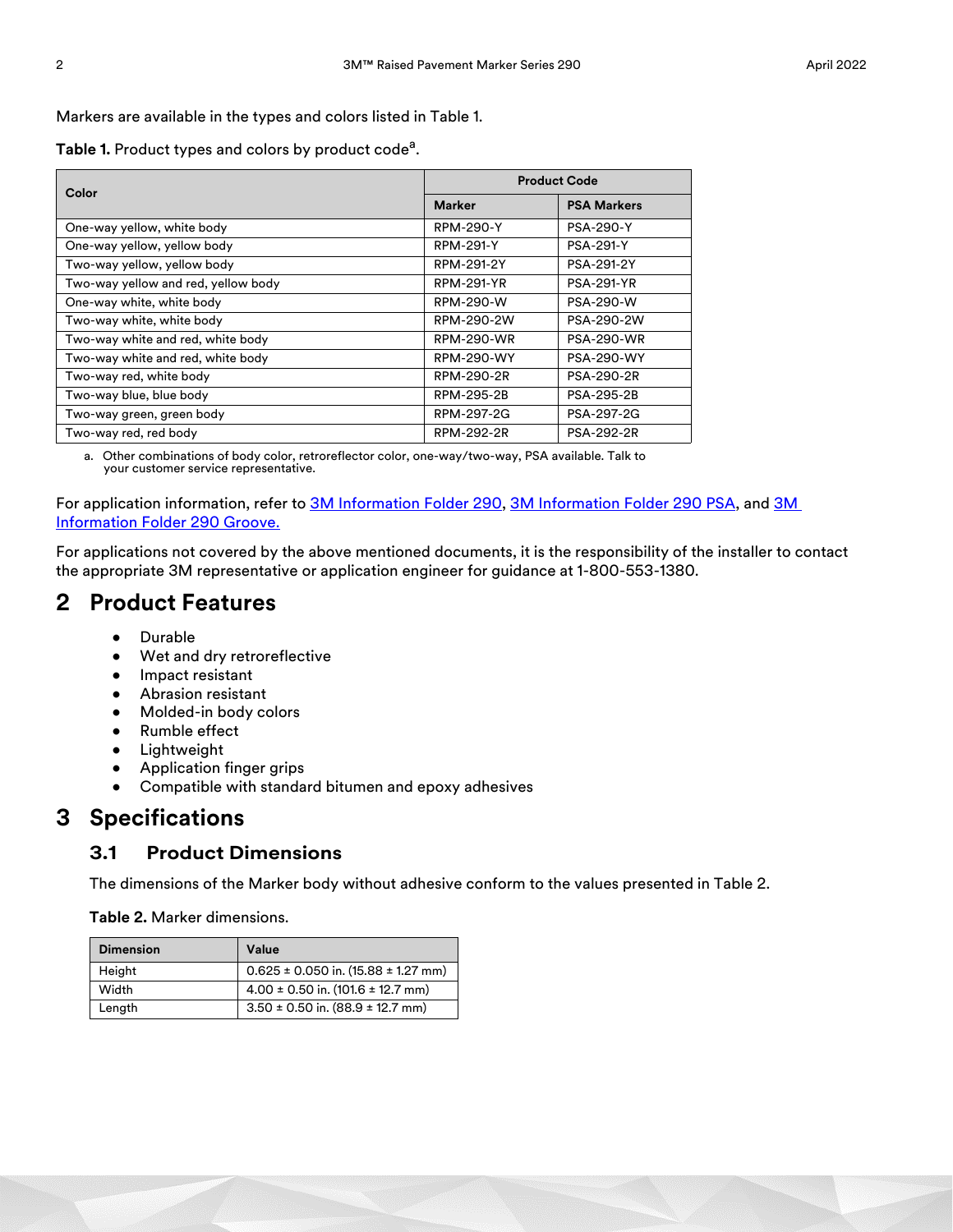#### **3.2 Type Retroreflectance**

Type retroreflectance refers to marker luminance measurements made using simplified viewing geometries that provide a convenient means of measurement for quality control purposes when specifying a unique marker type. White, yellow, red, blue, and green Markers conform to the initial minimum retroreflectance values specified in Table [3](#page-2-0) when measured in accordance with ASTM E809. The photometric quantity presented in Table [3](#page-2-0) is the coefficient of retroreflected luminous intensity (R<sub>I</sub>), expressed as millicandelas per lux (mcd/lx) and candelas per foot-candela (cd/ft cd). One candela per lux equals 10.76 candelas per footcandle.

| Entrance angle $\beta_2$<br>$(\beta_1 = 0^{\circ})$ | $0^{\circ}$               |                            | ±20°                     |                            |  |
|-----------------------------------------------------|---------------------------|----------------------------|--------------------------|----------------------------|--|
| Observation angle                                   | $0.2^\circ$               |                            | $0.2^\circ$              |                            |  |
| Color                                               | Minimum<br>$R_1$ (mcd/lx) | Minimum<br>$RI$ (cd/ft cd) | Minimum<br>$Rl$ (mcd/lx) | Minimum<br>$Rl$ (cd/ft cd) |  |
| White                                               | 279                       | 3.00                       | 112                      | 1.20                       |  |
| Yellow                                              | 167                       | 1.80                       | 67                       | 0.72                       |  |
| Red                                                 | 70                        | 0.75                       | 28                       | 0.30                       |  |
| <b>Blue</b>                                         | 26                        | 0.28                       | 10                       | 0.11                       |  |
| Green                                               | 93                        | 1.00                       | 37                       | 0.40                       |  |

<span id="page-2-0"></span>**Table 3.** Minimum R<sub>I</sub> Values.

#### **3.3 Performance Retroreflectance**

Performance retroreflectance refers to marker luminance as viewed by the driver under standardized road and vehicle conditions. This property is often called "Driver Geometry Retroreflection." Measurement under simulated use conditions are performed using the measurement geometry illustrated in Figure [1.](#page-2-1) This ensures that all geometric viewing angles are taken into account during testing, including the retroreflector orientation, which is an important consideration when evaluating markers with prismatic retroreflective lenses.



<span id="page-2-1"></span>**Figure 1.** Driver Geometry (CIE Notation).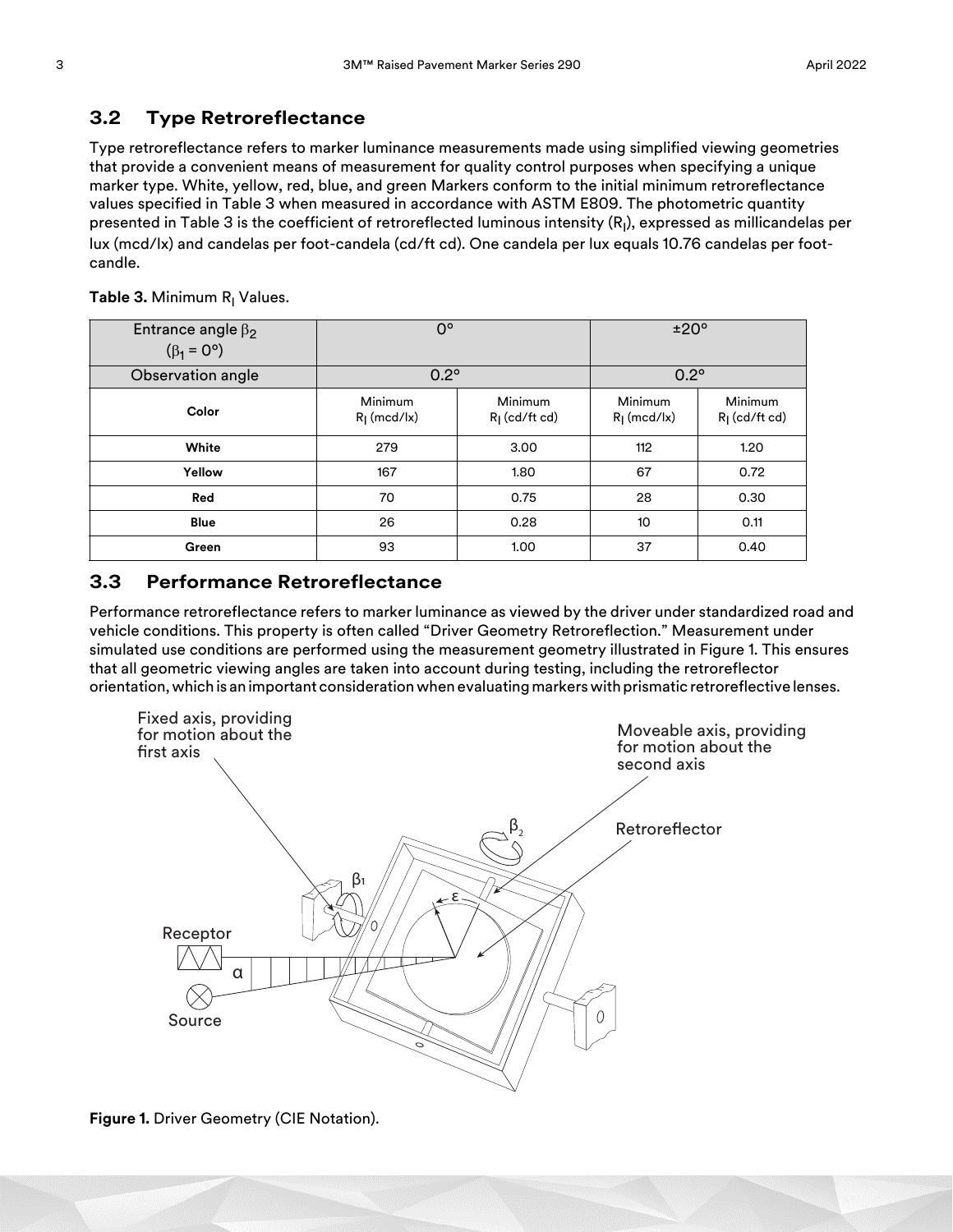The Markers meet or exceed the initial minimum retroreflectance values specified by the product of the  $R_1$ values in Table [4](#page-3-1) and the color-dependent multiplying factors in Table [5](#page-3-2), when measured in accordance with ASTM E809. The angles referenced in Table [4](#page-3-1) correspond to the entrance  $(\beta)$ , rotation  $(\epsilon)$ , and observation  $(\alpha)$ angles relative to a standard driver in a standard vehicle with Markers placed on a lane line to the left of the vehicle. Driver geometry R<sub>I</sub> values are the sum of Marker retroreflection from incident illumination from both the left and right headlights.

| <b>Simulated Distance</b> |               | <b>Headlight</b> | <b>Observation</b><br>Angle $(\alpha)$ | <b>Rotation</b><br><b>Entrance</b><br>Angles $(\beta)$<br>Angle $(\epsilon)$ |           | Minimum $R_1$<br>(mcd/lx) | Typical $R_1$<br>(mcd/lx) |                |  |
|---------------------------|---------------|------------------|----------------------------------------|------------------------------------------------------------------------------|-----------|---------------------------|---------------------------|----------------|--|
| Feet                      | <b>Meters</b> |                  | (degrees)                              | (degrees)                                                                    | $\beta_1$ | $\beta_2$                 | $left + right$            | $left + right$ |  |
| 30<br>100                 | Left          | 0.95             | 19                                     | $-2.0$                                                                       | $-1.6$    | 40                        | 80                        |                |  |
|                           |               | Right            | 2.91                                   | $-72$                                                                        | 4.6       | $-2.9$                    |                           |                |  |
| 300                       | 91            | Left             | 0.35                                   | 24                                                                           | $-0.7$    | $-0.5$                    | 350                       | 500            |  |
|                           |               | Right            | 0.90                                   | -69                                                                          | 1.4       | $-1.0$                    |                           |                |  |
| 500                       | 152           | Left             | 0.22                                   | 24                                                                           | $-0.4$    | $-0.3$                    | 600                       | 1000           |  |
|                           |               | Right            | 0.53                                   | -68                                                                          | 0.8       | $-0.6$                    |                           |                |  |

<span id="page-3-1"></span>**Table 4.** Minimum initial "Driver Geometry" R<sub>I</sub> values.

**Note:** In laboratory testing, Entrance Angles  $\beta_1$  and  $\beta_2$  are set to equal 0° and Left/Right Rotation Angles are set to approximated as 20º/-70º with little loss of accuracy.

<span id="page-3-2"></span>**Table 5.** Color Multiplying Factors

| Color  | <b>Multiplying Factor</b> |
|--------|---------------------------|
| White  |                           |
| Red    | 0.25                      |
| Yellow | 0.6                       |
| Blue   | 0.1                       |
| Green  | 0.33                      |

#### **3.4 Retroreflected Color**

The retroreflected colors of the Markers lie within the respective retroreflected color gamut coordinates, plotted on the 1931 CIE Chromaticity (x, y) diagram, described in Table [6](#page-3-0) and Figure [2,](#page-4-0) when tested in accordance with ASTM E811 using CIE Illuminant Source A under viewing conditions of 0.2° observation angle, 0° entrance angle. The source and receptor angular apertures are each 6 minutes of arc. All retroreflected colors meet the requirements of ASTM D4280, with the exception of green, which meets the requirements of EN1463.

| <b>Point Number</b> | White |       | Yellow |                          | Red   |       | <b>Blue</b> |       | Green <sup>a</sup> |       |
|---------------------|-------|-------|--------|--------------------------|-------|-------|-------------|-------|--------------------|-------|
|                     | X     |       | X      |                          | x     | y     | X           |       | X                  |       |
|                     | 0.310 | 0.348 | 0.545  | 0.424                    | 0.650 | 0.330 | 0.039       | 0.320 | 0.030              | 0.385 |
| റ                   | 0.453 | 0.440 | 0.559  | 0.439                    | 0.668 | 0.330 | 0.160       | 0.320 | 0.228              | 0.351 |
| 3                   | 0.500 | 0.440 | 0.609  | 0.390                    | 0.734 | 0.265 | 0.160       | 0.240 | 0.321              | 0.493 |
| 4                   | 0.500 | 0.380 | 0.597  | 0.390                    | 0.721 | 0.259 | 0.183       | 0.218 | 0.302              | 0.692 |
| 5                   | 0.440 | 0.380 | -      | $\overline{\phantom{0}}$ |       | -     | 0.088       | 0.142 | -                  |       |
| 6                   | 0.310 | 0.283 |        |                          |       |       |             |       |                    |       |

<span id="page-3-0"></span>**Table 6.** Retroreflected Color Gamut Coordinates.

a. **Note** - the retroreflected color of green Markers conforms to the specification of EN1463, but not ASTM D4280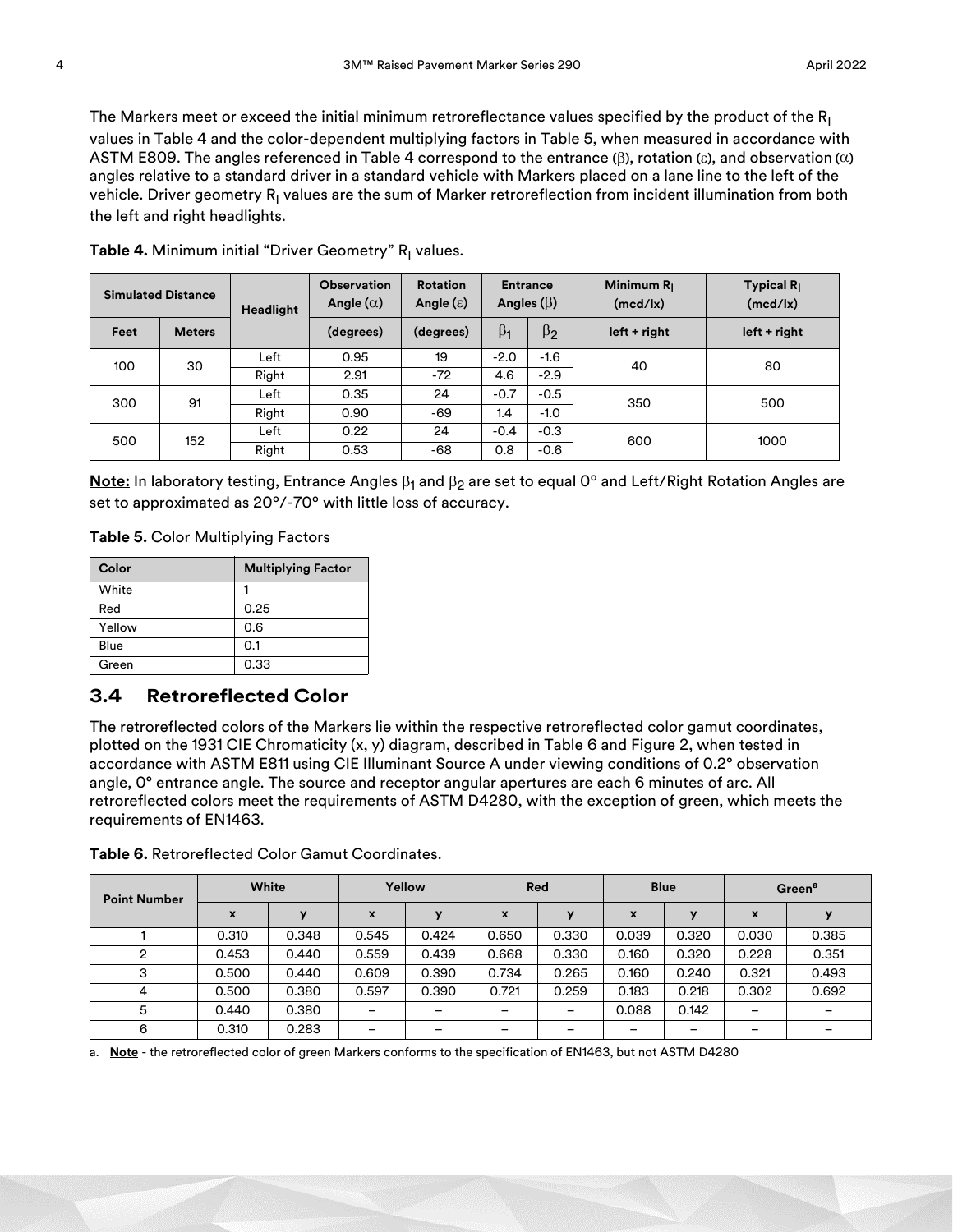

<span id="page-4-0"></span>

#### **3.5 Abrasion Resistance**

The coefficient of retroreflected luminous intensity of the Markers shall be measured after subjecting the entire lens surface to the test described in ASTM D4280, section 9.5, using a sand drop apparatus. After the exposure described above, retroreflection values shall not be less than 0.5 times the values listed in Table [3](#page-2-0).

#### **3.6 Temperature Resistance**

Test Markers shall comply with the initial minimum brightness requirements specified in Table [3](#page-2-0) and the product of the values in Tables [4](#page-3-1) and [5](#page-3-2) after being conditioned for 12 hours at 145  $\pm$  5 °F (62.7  $\pm$  2.5 °C).

#### **3.7 Impact Resistance**

Test Marker bodies shall display no cracking or breakage when tested according to ASTM D2444 Tup A, using a 1000 gm weight at a height of 1 meter. The Markers shall be positioned in such a way that the Tup strikes the top of the Markers. The Marker lenses shall display no cracking outside the impact area when tested according to ASTM D2444 Tup A, using a 1000 gm weight at a height of 1 meter. The Marker shall be placed in a steel fixture designed to hold the Marker lens horizontal while being positioned such that the Tup strikes the center of the lens.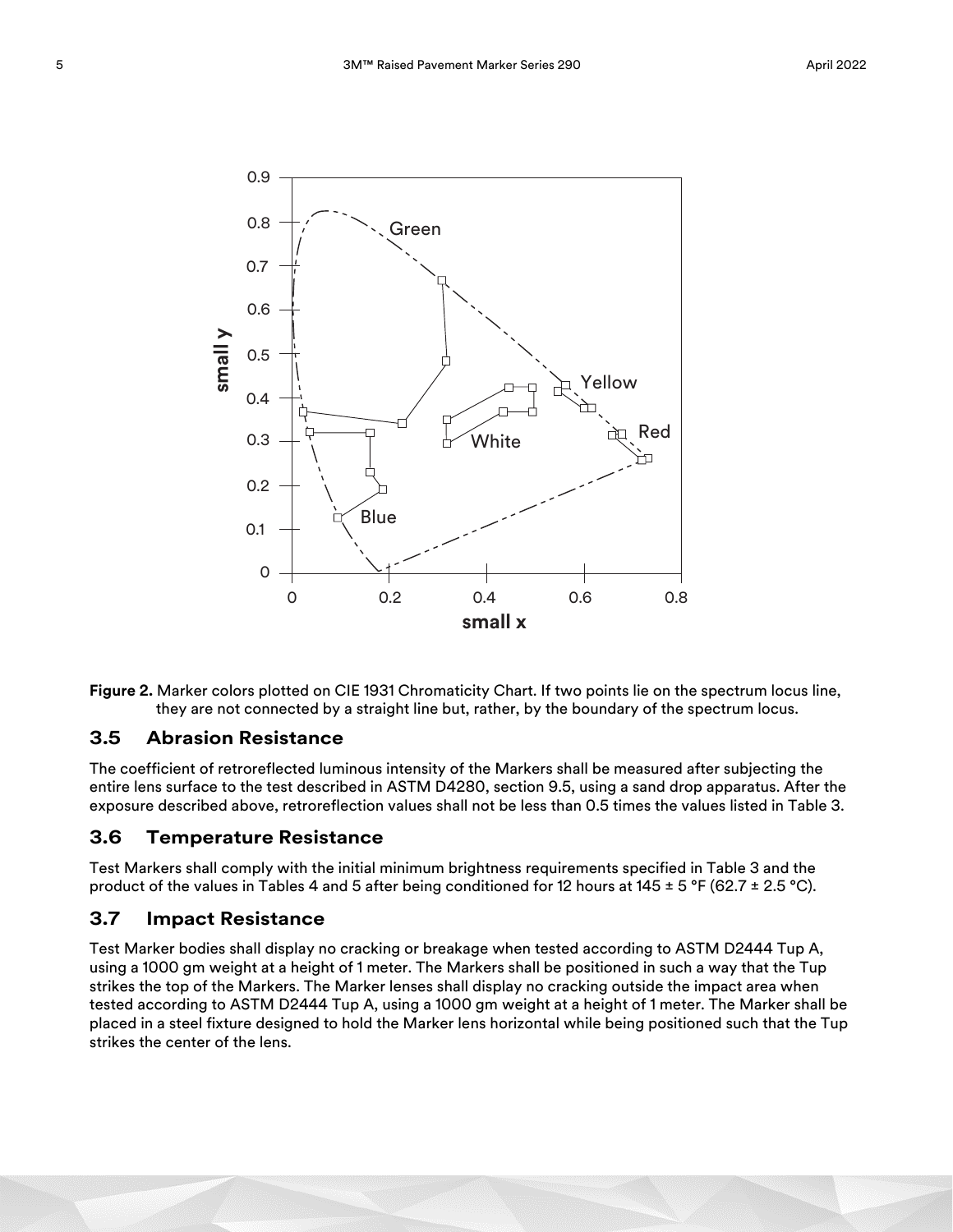#### **3.8 Resistance to Water Penetration**

The Markers shall be conditioned for 10 minutes at 145  $\pm$  5 °F (62.7  $\pm$  2.5 °C) and then immediately submerged in a 70  $\pm$  5 °F (21  $\pm$  2.5 °C) water bath for 10 minutes. The Markers shall then be removed from the water bath, wiped dry with a soft cloth, visually inspected for water penetration behind the lenses, and measured for retroreflectance according to ASTM E809. The Markers shall meet the initial minimum retroreflectance values specified in Table [3](#page-2-0) and those specified by the products of the values in Tables [4](#page-3-1) and [5](#page-3-2).

## **4 Health and Safety Information**

Read all health hazard, precautionary, and first aid statements found in the Safety Data Sheets (SDS), Article Information Sheets, and products labels of any materials for important health, safety, and environmental information prior to handling or use. To obtain SDSs and Article Information Sheets for 3M products, go to 3M.com/SDS, contact 3M by mail, or for urgent requests call 1-800-364-3577.

# **5 Durability**

Maximum Marker durability is achieved when Markers are properly applied according to all applicable recommendations provided in product bulletins and information folders listed in Section [9.](#page-6-0) Because reflective performance is reduced by wear, the lens of the raised pavement marker is coated with an abrasion-resistant material which helps maintain retroreflective performance under normal traffic wear conditions. Minimal marker loss may occur under normal traffic conditions when applied according to 3M recommendations using standard bitumen or epoxy adhesives designed for use with raised pavement markers.

## **6 Storage**

Store indoors in a cool dry area.

## **7 Warranty Information**

## **7.1 3M Standard Warranty**

The Markers are warranted ("**3M Standard Warranty**") to be free of defects in materials and manufacture at the time of shipment and to meet the specifications stated in this product bulletin. If Markers are proven not to have met the 3M Standard Warranty on their shipment date, then a buyer's exclusive remedy, and 3M's sole obligation, at 3M's option, will be refund or replacement of the Markers.

## **7.2 Exclusive Limited Remedy**

If Markers are proven not to have met the 3M Standard Warranty or 3M Warranty, then a user's exclusive remedy, and 3M's sole obligation, at 3M's option, will be refund or replacement of the non-conforming Markers.

## **7.3 Disclaimer**

THE 3M WARRANTY IS MADE IN LIEU OF ALL OTHER WARRANTIES OR CONDITIONS, EXPRESS OR IMPLIED, INCLUDING BUT NOT LIMITED TO ANY IMPLIED WARRANTY OR CONDITION OF MERCHANTABILITY, OR FITNESS FOR A PARTICULAR PURPOSE, OR ANY IMPLIED WARRANTY ARISING OUT OF A COURSE OF DEALING OR OF PERFORMANCE, CUSTOM, OR USAGE OF TRADE.

## **7.4 Limitation of Liability**

Except for the limited remedy stated above, and except where prohibited by law, 3M will not be liable for any loss or damage arising from the Markers or any 3M product, whether direct, indirect, special, incidental, or consequential damages (including but not limited to lost profits, business, or revenue in any way), regardless of the legal theory asserted including warranty, contract, negligence, or strict liability.

## **8 Other Product Information**

Always confirm that you have the most current version of the applicable product bulletin, information folder, or other product information from 3M's Website at [http://www.3M.com/roadsafety.](http://www.mmm.com/tss)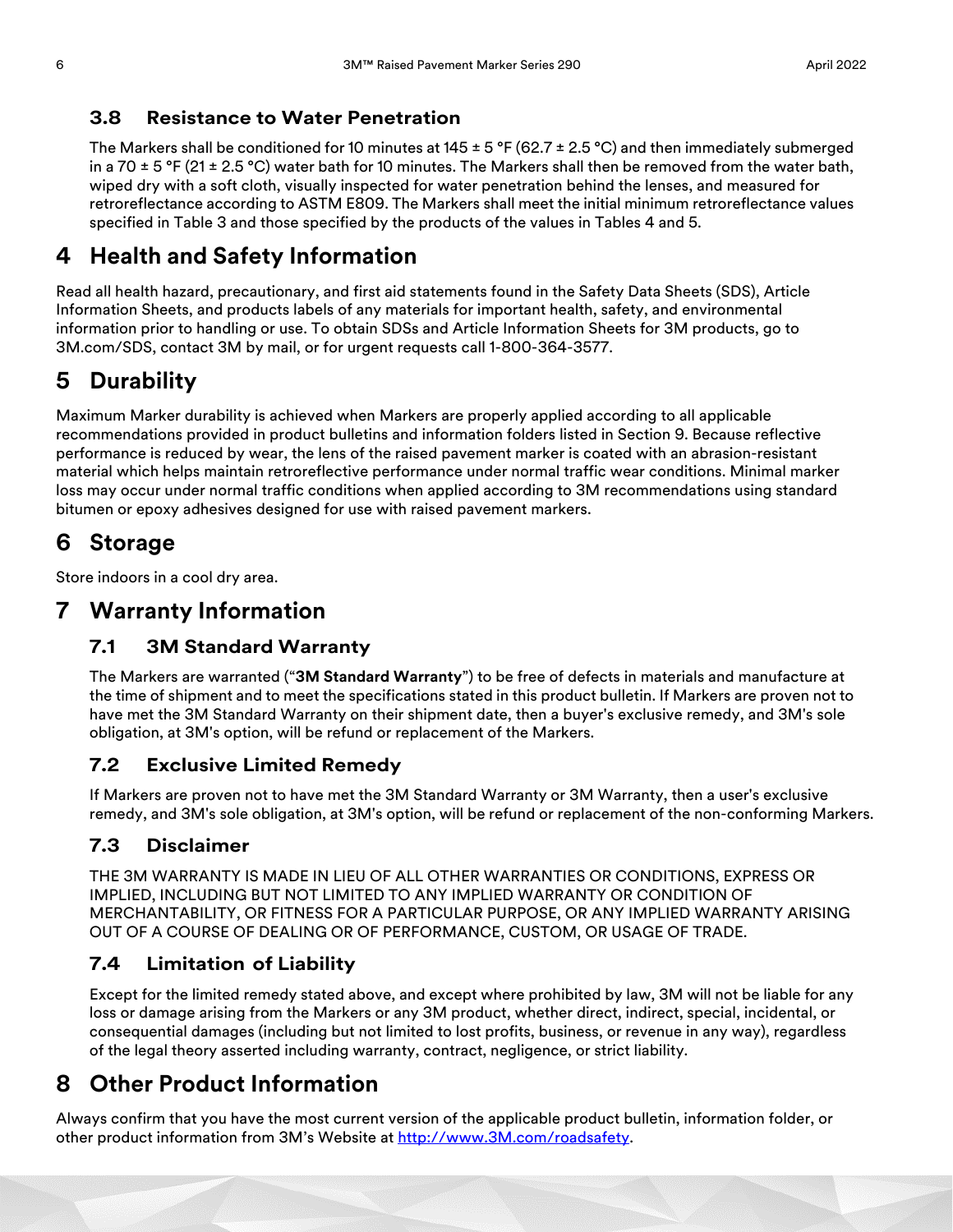## <span id="page-6-0"></span>**9 Literature References**

[3M IF 290](https://multimedia.3m.com/mws/media/105688O/if-290-instructions-for-3m-markers-series-290.pdf) 3M™ Markers Series 290 Pavement Surface Preparation and Application Procedures<br>3M IF 290 Groove Application Procedure for 3M™ Markers Series 290 in Grooved Pavement Surfaces Application Procedure for 3M™ Markers Series 290 in Grooved Pavement Surfaces [3M IF 290 PSA](https://multimedia.3m.com/mws/media/105709O/if-290-instructions-for-3m-psa-marker-market-test.pdf) 3M™Raised Pavement Marker Series 290 With Pressure Sensitive Adhesive Surface Preparation and Application Procedures

ASTM Test Methods are available from ASTM International, West Conshohocken, PA.